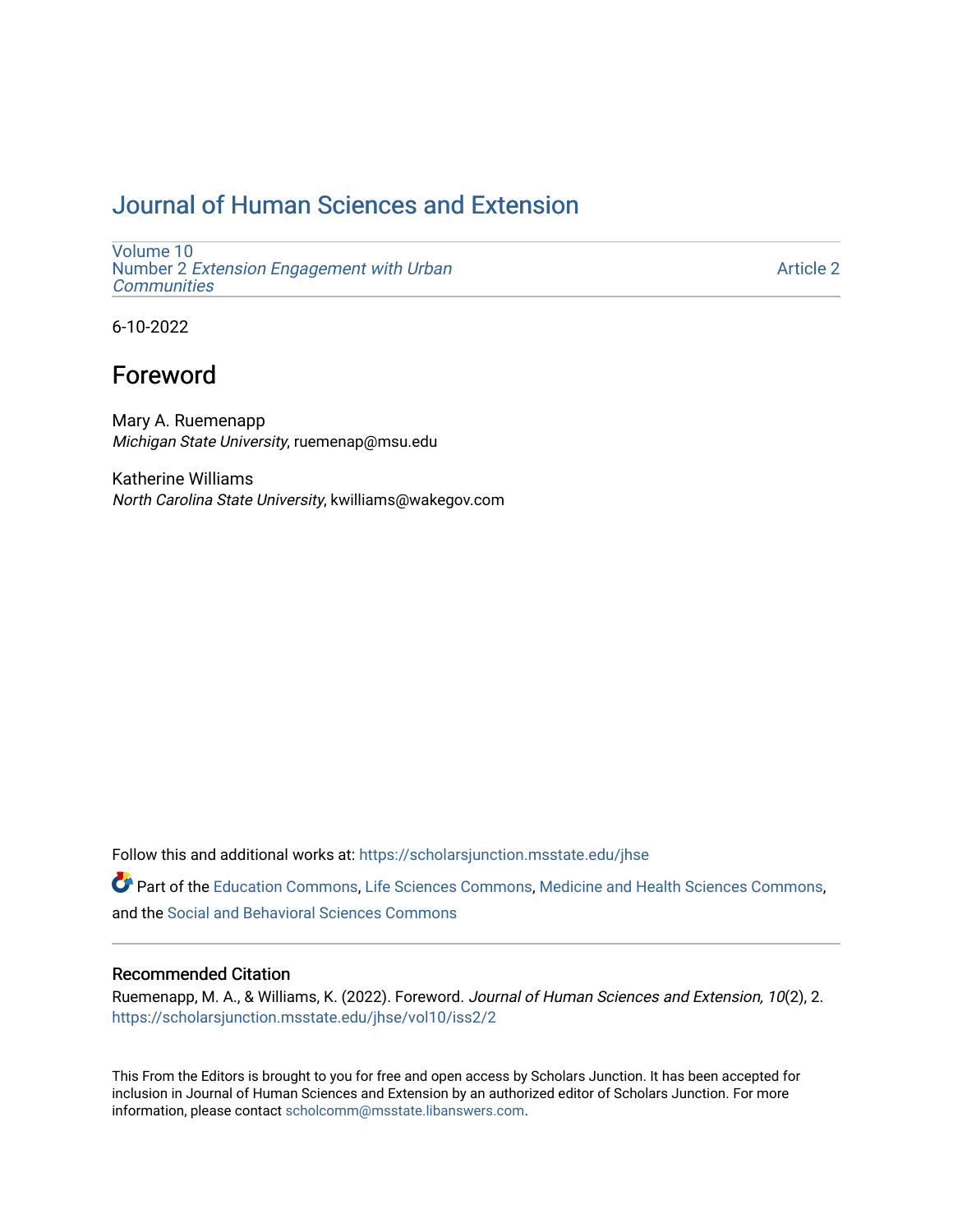## **Foreword**

The last few years have been filled with social, economic, and environmental change as well as upheaval, unrest, and a global pandemic. It seems like all are at unprecedented levels not experienced by the last several generations. We are being challenged to face and address the current and historical impacts of racism in America. We are coming to the widespread realization that climate change is real and is impacting the lives of millions. We are seeing people doubt long-held democratic views and norms and question science. Are we seeing the fabric of the United States torn beyond repair, as some might suggest, or a door open to a new era? Indeed, the United States and the world are on the precipice.

In 2014, as the Cooperative Extension Service was celebrating its centennial anniversary, it too faced its own precipice. Would it and could it continue to be a successful driver of personal and community change for the good of America? During the 20th century, Extension and its parent Land-Grant Universities (LGUs) helped drive a revolution in agricultural production, freeing up the necessary workforce to fuel the Industrial Revolution. LGUs trained many of the engineers and applied scientists that developed the innovations necessary to drive the industrialization of the nation.

In the century since Extension was created, not only has the economy of the United States changed, so have the predominant communities and faces of the people who live in these communities. U.S. Census data show that in 1914, 54.4% of the United States population lived in rural communities, and 45.6% lived in urban areas. As of the 2020 U.S. Census, 86% of the United States population lived in metropolitan areas. The United States has also become more diverse. U.S. Census projects indicate the United States will continue this trajectory through much of the current century.

Extension's viability and success hinge on its ability to respond and adapt to the changing demographics of the nation. Extension will be required to recognize and draw on the assets it has developed during its first century to continue to have societal value. Extension will also need to recognize the deficits or liabilities the system has in meeting the unique aspects of urban communities and residents, then develop strategies to overcome them. To achieve this, Extension will need to amplify the unheard voices of the many disenfranchised living in the heart of our cities and play a crucial role in bridging our nation's urban/rural divide.

As the national Extension system began its centennial celebration, a small group of Extension professionals who were passionate about working in urban communities came together with the goal of elevating the awareness, conversation, and appreciation for the outstanding Extension work being done in cities across the country. As that spirited group of grassroots leaders embarked upon those initial goals, it was with a shared understanding of why it was both the right thing to do along with a reorganization of how the work aligned with Extension's mission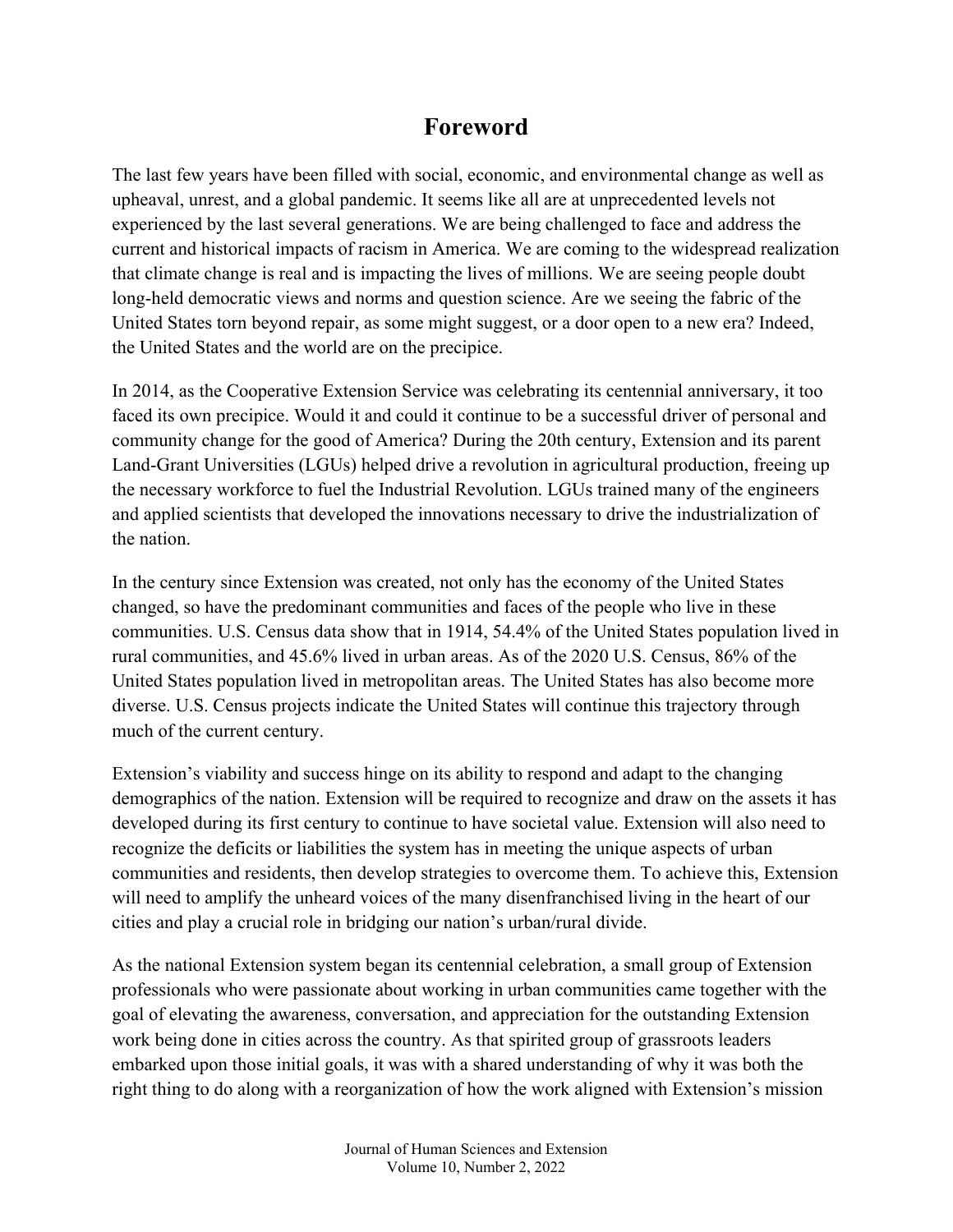and values. They also acknowledge that for the long-term viability and success of Extension, working in urban communities with diverse populations and telling the story about that work effectively was also the strategic thing for Extension to do. This was the beginning of the National Urban Extension Leaders (NUEL).

By the end of 2015, NUEL had become a working group of the national Extension Committee on Organization and Policy (ECOP) focused on advancing the strategic importance and long-term value of urban Extension activities by being relevant locally, responsive statewide, and recognized nationally. To reinvigorate a national discussion and move toward a more sustainable and integrated approach to urban Extension, NUEL penned *[The National Framework for Urban](https://docs.wixstatic.com/ugd/c34867_668cd0780daf4ea18cb1daddad557c72.pdf)  [Extension](https://docs.wixstatic.com/ugd/c34867_668cd0780daf4ea18cb1daddad557c72.pdf)*. The framework laid out a "Call to Action" of the national Extension system. In early 2019, ECOP approved a *[National Urban Extension Initiative: Implementation Plan](https://nuel.extension.org/wp-content/uploads/2019/05/NUEL-Implementation-Plan-Final-April-2019.pdf)* developed by NUEL to address the six areas identified in the framework that Extension needed to focus on to improve and expand its efforts in urban communities. The six areas or goals are to:

- Create a substantial Extension presence in cities and metropolitan areas and ensure a viable future by responding to the demographic trend of urbanization.
- Create a wide range of partnerships and collaborations at a multitude of levels with organizations where roles are distinct, yet missions are aligned, where visibility, credit, and resources are shared.
- Develop programming and other urban Extension initiatives that are transdisciplinary in nature, meet the needs of urban residents, and address the issues of urban communities.
- Create authentic professional development activities to address the needs of Extension personnel in urban areas.
- Examine how current funding structures are utilized and how existing funding lines can be transformed or created from idea generation, dialogue, and fresh innovations to ensure they are more inclusive and complimentary.
- Empower urban advocates internally, within such groups as ECOP, USDA-NIFA, and National Extension Directors Association, and externally that support NUEL's acknowledged purpose of advancing the strategic importance and long-term value of urban Extension activities by being relevant locally, responsive statewide, and recognized nationally.

Since 2019, NUEL, ECOP, and hundreds of Extension professionals working in urban communities across the country have been working and participating in activities that have made progress toward achieving one or more of these goals. As the chair and vice-chair of the NUEL, we are excited to have the *Journal of Human Sciences and Extension* contribute to this work by publishing this special issue focused on Extension's engagement in urban communities. This special issue of the *Journal of Human Sciences and Extension* contains a comprehensive series of articles from experts who have synthesized the diverse work and future opportunities for